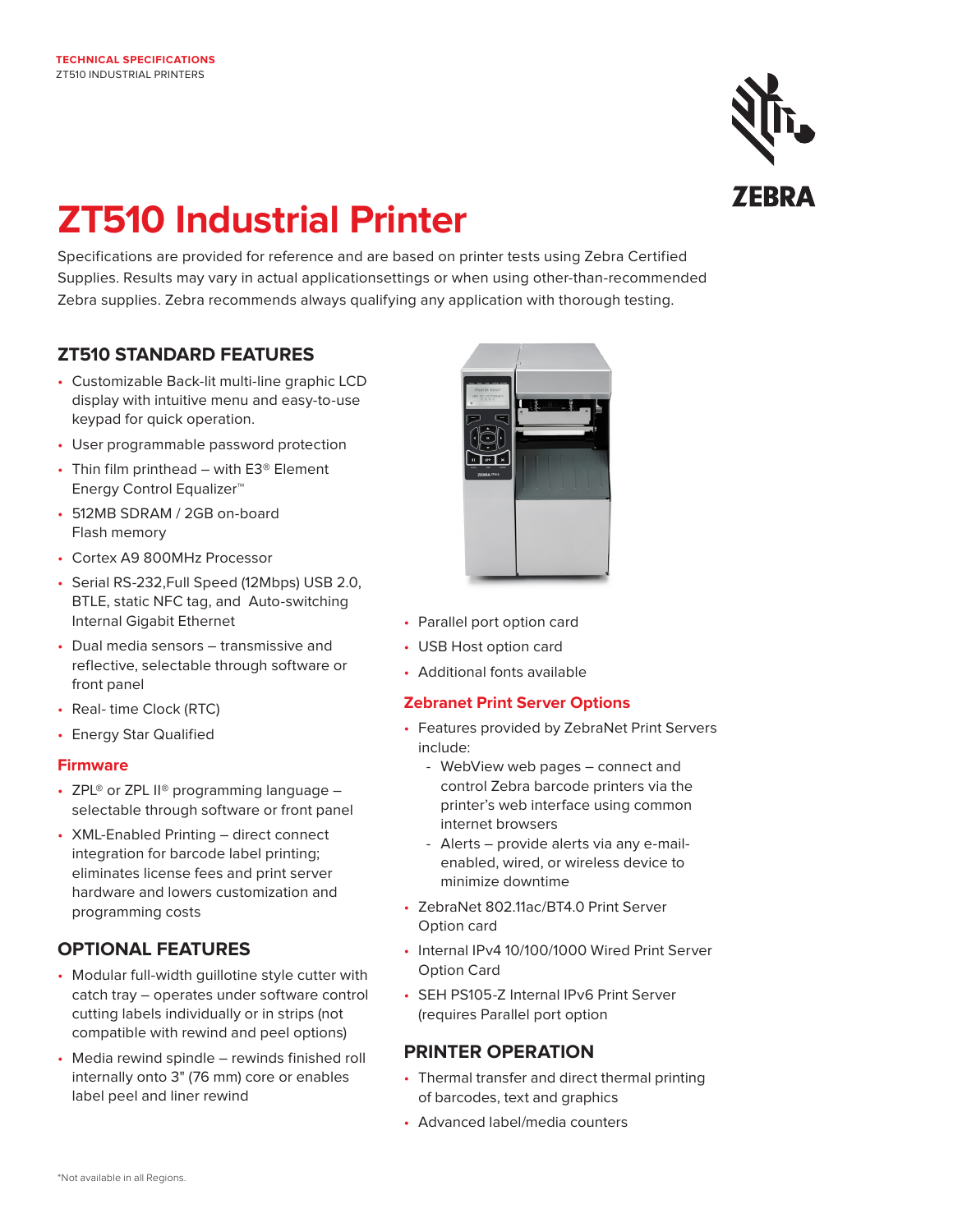- Auto calibration printer calibrates when printer is turned on or when printhead is closed using approximately two labels
- • Early Warning Systems provides clean printhead alerts via the front panel and ZebraLink Alerts

# **LINK-OS® SOFTWARE TOOLS**

- **Document Design:** Quickly design a customized print solution using your business data and Zebra's intuitive, plug-and-print design tools
- **Printer Integration:** Zebra offers apps and products designed to help you integrate Zebra devices into your existing systems
- **Printer Management:** Manage your print operations locally and globally with Zebra's suite of device management tools
- **Developer Tools:** Provides you with the tools you need to create your own apps, including documentation, source code, programming languages, templates and more
- **Zebra Setup Utility:** Single-printer configuration utility
- ZebraDesigner Printer Driver for Microsoft® Windows® 7, 8, 10, Server 2008, Server 2012, Vista operating systems
- Zebra's Virtual Devices allows integration into mixed printer environments without reprogramming formats. More Information at www.zebra.com.

## **ELECTRICAL SPECIFICATIONS**

- 250 watt rated Universal power supply with power-factor correction 90–265 VAC, 47–63 Hz
- Agency approvals: IEC 60950-1, EN 55022 Class B, EN 55024, EN 61000-3-2, EN 61000-3-3
- Product Markings: cTUVus, CE, FCC-B, ICES-003, VCCI, C-Tick, NOM, S-Mark(Arg), CCC, GOST-R, BSMI, KCC, STB, and UkrSEPRO
- Energy Star Rated

# **ENVIRONMENTAL SPECIFICATIONS**

- Operating environment:
	- Thermal transfer =  $40^{\circ}$ F to  $104^{\circ}$ F (5º to 40ºC)
	- Direct thermal =  $32^{\circ}$ F to  $104^{\circ}$ F (0º to 40ºC)
	- 20% to 85% non-condensing relative humidity
- Storage/transportation environment:
	- $-$  22°F to 140°F (-30° to 60°C) 20% to 85% non-condensing relative humidity

# **FONT SPECIFICATIONS**

- Fonts A, B, C, D, E, F, G, H and GS are expandable up to 10 times, height and width independently. However, fonts E and H (OCR-A and OCR-B) are not considered "in-spec" when expanded.
- The scalable smooth font 0 (CG Triumvirate<sup>™</sup> Bold Condensed\*) is expandable on a dotby-dot basis, height and width independent, while maintaining smooth edges. Maximum character size depends on available memory.
- IBM Code Page 850 international character sets are available in the fonts A, B, C, D, E, F, G and 0 through software control
- Code Page 1250, 1252, 1253, 1254, 1255 Support with font 0 \*\*Contains UFST® from Agfa Monotype Corporation

## **COMMUNICATIONS SPECIFICATIONS**

- USB 2.0, full-speed (12Mbps)
- RS-232 Serial (RS-232C with DB9F connector; Configurable baud rate (2400 – 115,200kB), parity, and data bits. Stop bits at 1 or 2; Software (XON/XOFF), hardware (DTR/DSR or RTS/CTS) communication handshake protocols)
- Gigabit internal Ethernet supports networks internally integrated option that enables the use of Webview and Alert features
- Bluetooth® LE
- Static NFC tag
	- RS-232C with DB9F connector, optional converter for DB25F available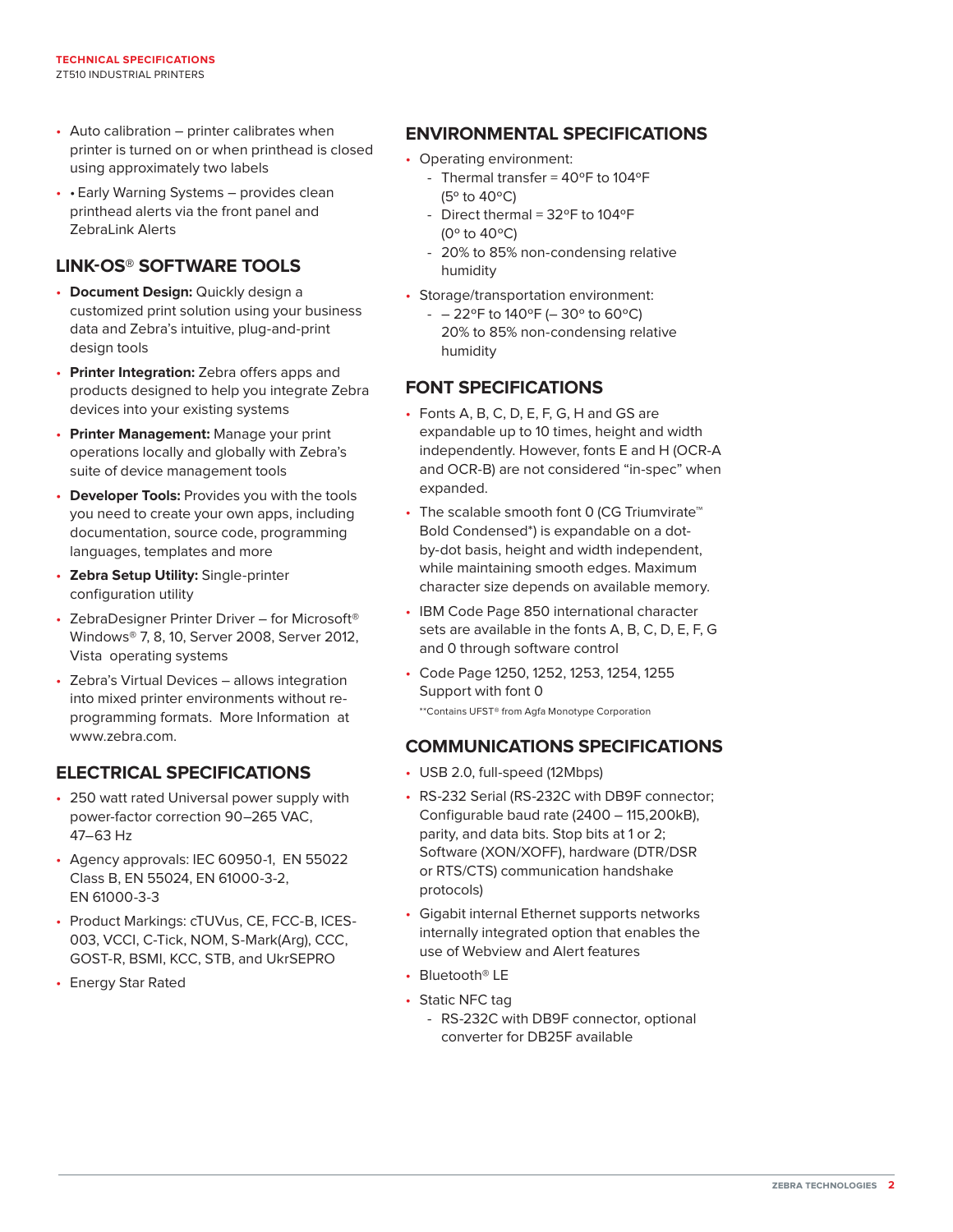# **ZEBRA PROGRAMMING LANGUAGE (ZPL AND ZPL II)**

- Communicates in printable ASCII characters
- Unicode™ Compliant
- Compatible with mainframe, mini and PC hosts
- Downloadable objects include graphics, scalable and bitmap fonts, label templates and formats
- Object copying between memory areas (RAM, Onboard Flash memory locations)
- Adjustable print cache
- Data compression
- Automatic memory allocation for format while printing
- Automatic serialization of fields
- Format inversion (white on black)
- Mirror-image printing
- Four position field rotation (0º, 90º, 180º, 270º)
- Slew command
- Programmable label quantities with print, pause, cut control
- User-programmable password
- Status messages to host on request

## **BARCODE SYMBOLOGIES AND SPECIFICATIONS**

- Barcode ratios: 2:1, 7:3, 5:2 and 3:1
- Linear barcodes: Code 11, Code 39, Code 93, Code 128 with subsets A/B/C and UCC Case Codes, ISBT-128, UPC-A, UPC-E, EAN-8, EAN-13, UPC and EAN 2-or 5-digit extensions, Plessey, Postnet, Standard 2-of-5, Industrial 2-of-5, Interleaved 2-of-5, Logmars, MSI, Codabar and Planet Code
- 2-dimensional barcodes: Codablock, PDF417, Code 49, DataMatrix, MaxiCode, QR Code, TLC 39, MicroPDF, RSS-14 (and composite), Aztec

## **ZT510**

#### **Printing Specifications**

- Height: 15.58" (395.68 mm)
- Width: 10.56" (268.2 mm)
- Depth: 20.17" 512.33mm)
- Weight: 50 lbs. (22.7 kg)

#### **Media Specifications**

- Media type: continuous, die-cut, notch, hole, or black mark
- Media width (label and liner): 0.79" (20 mm) to 4.5" (114 mm)
- Minimum label length:
	- Rewind mode: 0.25" (6 mm)
	- Peel mode: 0.5" (13 mm)
	- Tear-off mode: 0.7" (18 mm)
	- Cutter mode: 1.5" (38 mm)
- Media thickness (label and liner): 0.003" (0.076 mm) to .009" (0.23mm) cutter, 0.012" (0.305 mm) non-cutter
- Maximum media roll size: 8.0" (203 mm) outside diameter on a 3" (76 mm) inside diameter core
- Transmissive (gap) sensing standards:
	- Interlabel gap: 2-4 mm, preferably 3 mm - Sensing notch:  $0.25$ " W (6 mm)  $\times$  0.12" L
	- (3 mm)
- Sensing hole: 0.125" (3 mm) diameter
- Reflective (black mark) sensing standards:
	- Black mark length (parallel to inside media edge):
		- 0.12"-0.43" (3-11 mm)
	- Black mark width (perpendicular to inside media edge): 0.43" (> 11 mm)
	- Black mark location: within 0.040" (1 mm) of inside media edge
	- Black mark density: >1.0 Optical Density Units (ODU)
	- Maximum media density: 0.5 ODU

#### **Ribbon Specifications**

- Standard lengths: 1476' (450 m)
- Provides 3:1 media roll to ribbon ratios
- Maximum ribbon roll size:
- 3.2" (81.3 mm) outside diameter on a 1.0" (25.4 mm) inside diameter core
- Ribbon wound coated-side out
- Ribbon width: 0.79" (20 mm) to 4.33" (110 mm)

#### **Electrical Specifications**

- Standard lengths: 1476' (450 m) Provides 3:1 media roll to ribbon ratios
- Maximum ribbon roll size: 3.2" (81.3 mm) outside diameter on a 1.0" (25.4 mm) inside diameter core
- Ribbon wound coated-side out
- Ribbon width: 0.79" (20 mm) to 4.33" (110 mm)

\* Media registration and minimum label length are affected by media type and width, ribbon type, and print speed. Performance improves as these factors are optimized. Zebra recommends always qualifying any application with thorough testing.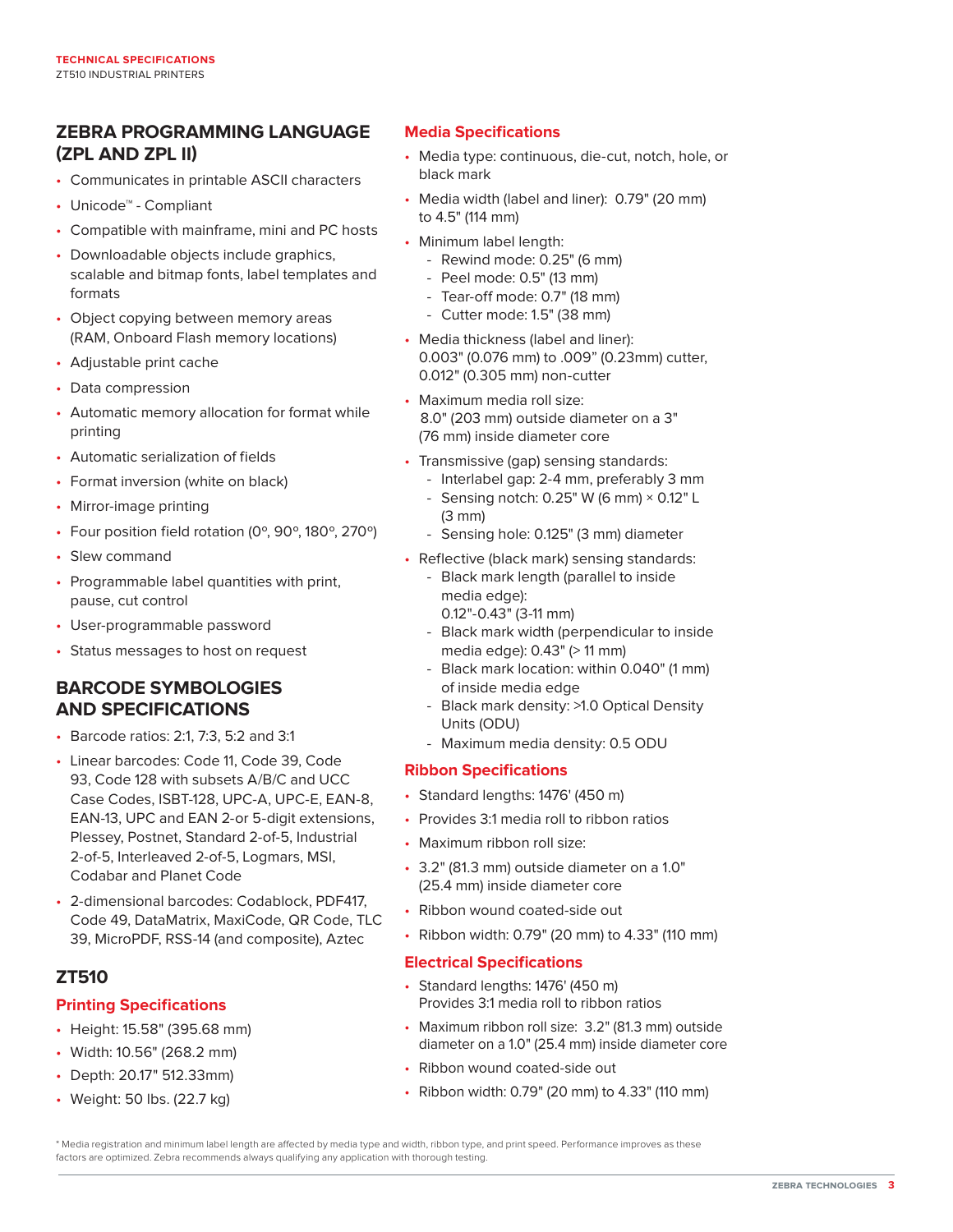# **ZT510 203 DPI**

#### **Printing Specifications**

- 203 dpi resolution (8 dots/mm)
- Dot size (W × L): 0.0049" × 0.0049" (0.125 mm × 0.125 mm)
- First dot location measured from inside media edge: 0.14" ±0.05" (3.5 mm ±1.25 mm)
- Maximum print width: 832 dots 4.09" (104 mm)
- Maximum non-continuous media print length 39" (991 mm)
- Maximum continuous media print length 150 in.
- Media registration tolerance: \*
	- Vertical:
		- $\circ$  ± 0.75mm at print speeds at or below 6 ips
		- o ±1.5mm at speeds greater than 6ips
	- Horizontal: ± 0.060" (± 1.5 mm)
- Programmable print speeds (inches per second): 2.4, 3, 4, 5, 6, 7, 8, 9, 10, 11, 12,
- Barcode modulus "X" dimension:
	- Picket fence (non-rotated) orientation: 4.9 mil to 49 mil
	- Ladder (rotated) orientation: 4.9 mil to 49 mil

# **FONT SPECIFICATIONS (203DPI) 8 DOT/MM**

| <b>Font</b>  | <b>Matrix (in</b><br>dots)<br>$(H \times W)$ | Type <sup>+</sup> | <b>Minimum Character Size</b><br>$(H \times W)$ in inches (mm) | <b>Max</b><br><b>CPI</b> |
|--------------|----------------------------------------------|-------------------|----------------------------------------------------------------|--------------------------|
| A            | $9 \times 5$                                 | $U-L-D$           | $0.044 \times 0.029$ (1.1 $\times$ 0.74)                       | 33.9                     |
| B            | $11 \times 7$                                | $\cup$            | $0.054 \times 0.044$ (1.37 $\times$ 1.1)                       | 22.6                     |
| C, D         | $18 \times 10$                               | $U-L-D$           | $0.088 \times 0.059$ (2.2 $\times$ 1.5)                        | 16.9                     |
| Е            | $28 \times 15$                               | OCR-B             | $0.138 \times 0.098$ (3.5 $\times$ 2.5)                        | 10.1                     |
| F            | $26 \times 13$                               | $U-L-D$           | $0.128 \times 0.079$ (3.3 $\times$ 2.0)                        | 12.7                     |
| G            | $60 \times 40$                               | $U-L-D$           | $0.295 \times 0.236$ (7.5 $\times$ 6.0)                        | 4.2                      |
| н            | $21 \times 13$                               | OCR-A             | $0.103 \times 0.093$ (2.6 $\times$ 2.4)                        | 10.7                     |
| <b>GS</b>    | $24 \times 24$                               | <b>SYMBOL</b>     | $0.118 \times 0.118$ (3.0 $\times$ 3.0)                        | 8.4                      |
| P            | $20 \times 18$                               | $U-I-D$           | $0.098 \times 0.089$ (2.50 $\times$ 2.25)                      | N/A                      |
| Q            | $28 \times 24$                               | $U-L-D$           | $0.138 \times 0.113$ (3.50 $\times$ 3.00)                      | N/A                      |
| R            | $35 \times 31$                               | $U-L-D$           | $0.172 \times 0.153$ (4.38 $\times$ 3.88)                      | N/A                      |
| $\mathsf{s}$ | $40 \times 35$                               | $U-L-D$           | $0.197 \times 0.172$ (5.00 $\times$ 4.38)                      | N/A                      |
| T            | $48 \times 42$                               | $U-L-D$           | $0.236 \times 0.207$ (6.00 $\times$ 5.25)                      | N/A                      |
| U            | $59 \times 53$                               | $U-L-D$           | $0.290 \times 0.261 (7.38 \times 6.63)$                        | N/A                      |
| $\mathbf v$  | $80 \times 71$                               | $U-L-D$           | $0.394 \times 0.349$ (10.0 $\times$ 8.88)                      | N/A                      |
| Ø            | variable                                     | $U-L-D$           | variable                                                       | N/A                      |

†U—Uppercase L—Lowercase D—Descenders

\* Media registration and minimum label length are affected by media type and width, ribbon type, and print speed. Performance improves as these factors are optimized. Zebra recommends always qualifying any application with thorough testing.